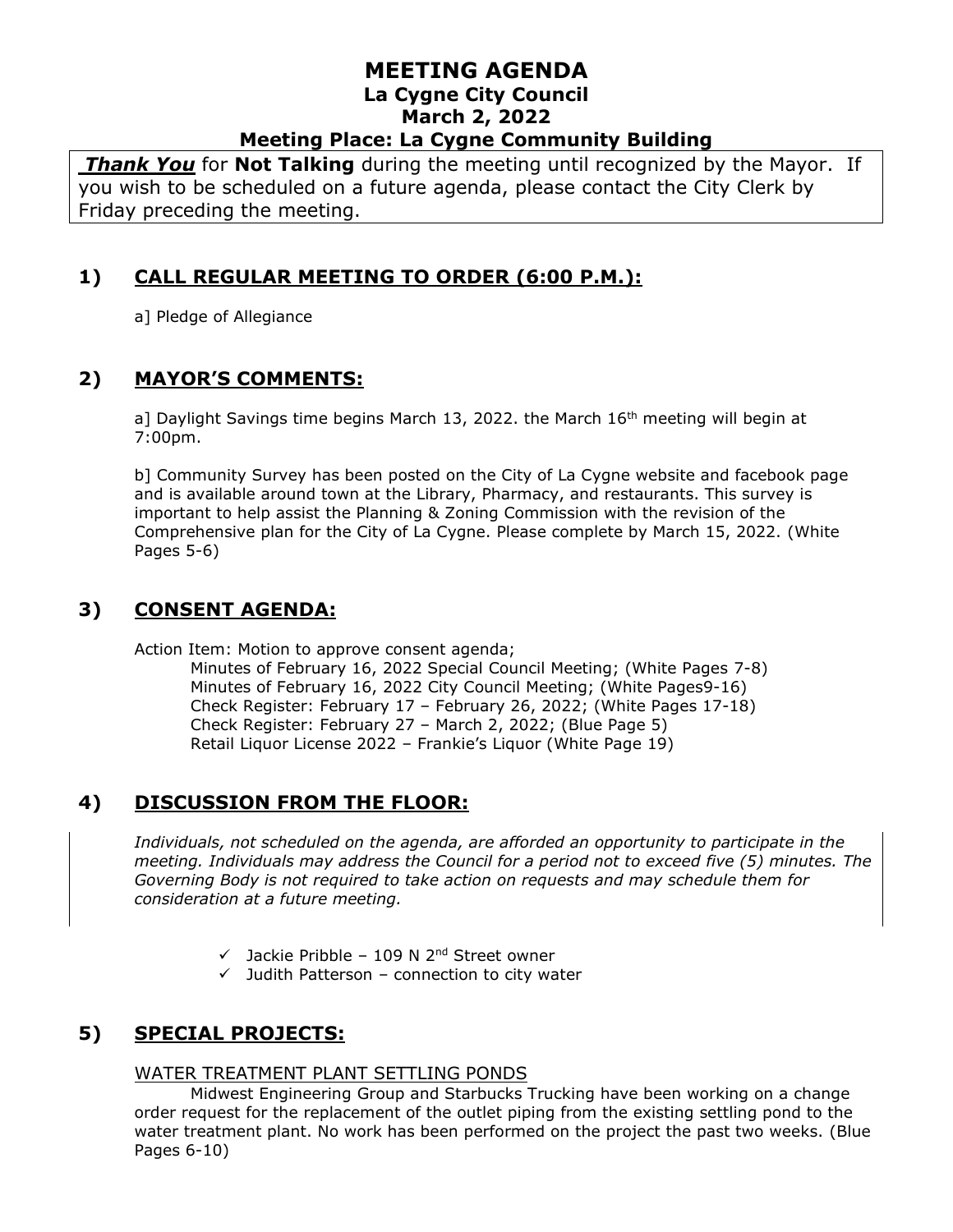### **5) SPECIAL PROJECTS CONTINUED:**

#### SEWER REHABILITATION PROJECT

A pre-bid construction meeting was held on February 23, 2022 at the La Cygne Community Building. Abby Mills, BG Consultants, conducted the meeting. PWS Nasalroad and CC Wade were in attendance. Paul Owings, BG Consultants, zoomed in for the meeting. Five companies were present for the meeting. Questions were asked about the work performed in Railroad right-of -way. Discussion was also held regarding drop lines at man holes. Abby Mills inquired if 24-hour notice to patrons regarding temporary shut-off of sewer use was ample.

#### KDOT CCLIP

PWS Nasalroad, Council Member Brenneman, Council Member Capp, Chief Fenoughty, Officer Fox, CC Wade and Utility Clerk Gore all participated in the pre-construction meeting with KDOT, Killough Construction and CFS Engineers. The project is expected to mobilize on March 14, 2022. Killough Construction has been visiting with Kelly Haupt with the Medical Board regarding the use of the vacant lot to the West of the Medical Clinic for a parking area/lay down yard for equipment. Discussion was held regarding all required paperwork to start the project as well as during the project. Killough Construction indicated flagman would be used during the project at times when traffic would need to be slowed down/controlled for the purpose of doing the pours. Construction meetings will be held twice a month.

CC Wade has visited with the Medical Clinic, Silvercreek Pharmacy, resident of 1002 Market Street and residents on Industrial Road, and businesses in the Industrial Park. At this time the letter has not been mailed out to patrons only hand delivered to the businesses and residents within the construction zone area.

#### NEW FIRE STATION

CC Wade revised the application for the First Option Bank Trustee Foundation grant to include only the Fire Station and future shell. The completed application was submitted by email to First Option Bank on February 23, 2022.

#### STORMWATER MASTER PLAN

CC Wade sent out thank you notes to all engineers who interviewed and did follow up calls with Bartlett & West and Professional Engineering Consultants (PEC). CC Wade sent an email to BG Consultants confirming notice of receipt of the project. BG Consultants is preparing a contract for the City to review.

### **6) REPORTS OF CITY OFFICERS:**

- $\checkmark$  City Attorney Burton Harding (Blue Page 11)
- $\checkmark$  Police Chief & Codes Officer Tina Fenoughty (Blue Page 12)
- $\checkmark$  Codes Officer Allison Fox (Blue Page 13)
- $\checkmark$  Public Works Department Dan Nasalroad (Blue Page 14)
- $\checkmark$  Fire Chief Dan Nasalroad
- $\checkmark$  City Clerk Jodi Wade (Blue Page 15)
- $\checkmark$  City Treasurer Connie Gore (Blue Page 16)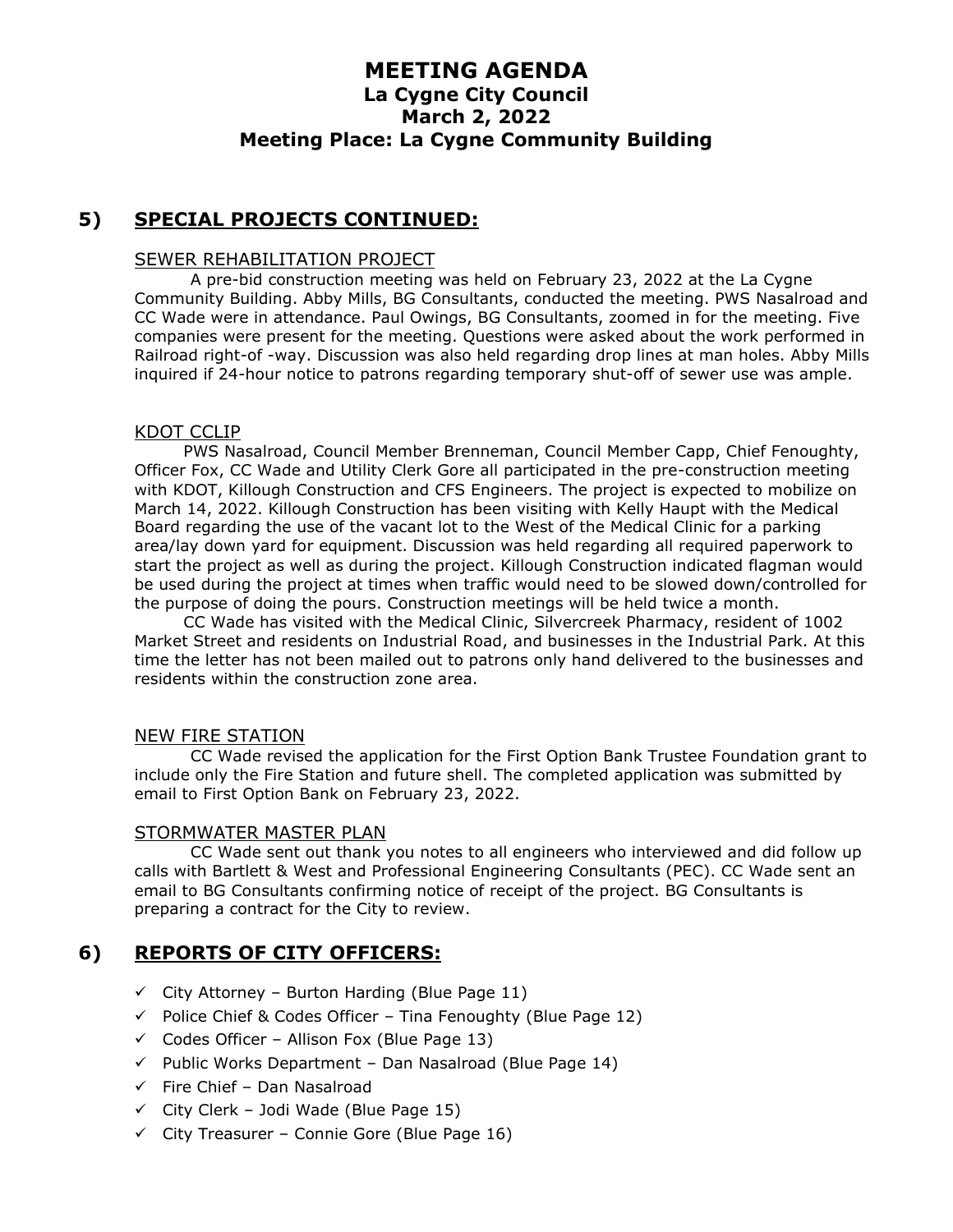## **7) REPORTS OF COUNCIL COMMITTEES:**

- a] Water & Gas--------------------------------------- Danny Curtis ------- Keith Stoker
- b] Street ---------------------------------------------Jerome Mitzner------Thomas Capp
- c] Sewer----------------------------------------------Keith Stoker ---------Thomas Capp
- d] Public Safety---------------------------------------Jerome Mitzner------ Keith Stoker
	- ✓ Mobile/Manufactured/Modular Home code review workshop
	- ✓ Guide for Homeowner, Landlords and Tenants workshop
- e] Community Building-------------------------------David Brenneman ---Thomas Capp
- f] Employee Relations & Training------------------ -Jerome Mitzner ----- Danny Curtis
- g] Cemetery------------------------------------------David Brenneman-------Danny Curtis
- h] Park------------------------------------------------David Brenneman
	- $\checkmark$  Resignation of Tony Stallings from the La Cygne Community Park Board effective March 1, 2022.

### **8) SPECIAL COMMITTEE REPORTS:**

- a] Emergency Management None
- b] Chamber of Commerce Reaching out to businesses about participation in the Chamber.
- c] Planning & Zoning Commission March 10, 2022, 7pm, meeting with IBTS
- d] La Cygne Community Park Board monthly meeting held on Monday, February 28, 2022.

#### **9) UNFINISHED BUSINESS:**

a] Proposal from Carl Brown to perform a Water and Sewer Rate analysis. (White Pages 20- 21)

b] 307 Swan Street – Property owned by Lincoln Township. Storage agreement with Lincoln Township (White Pages 22-23)

c] Draft Resolution for COVID-19 safety practices and procedures. CC Wade is still working on a draft.

## **10) NEW BUSINESS:**

a]